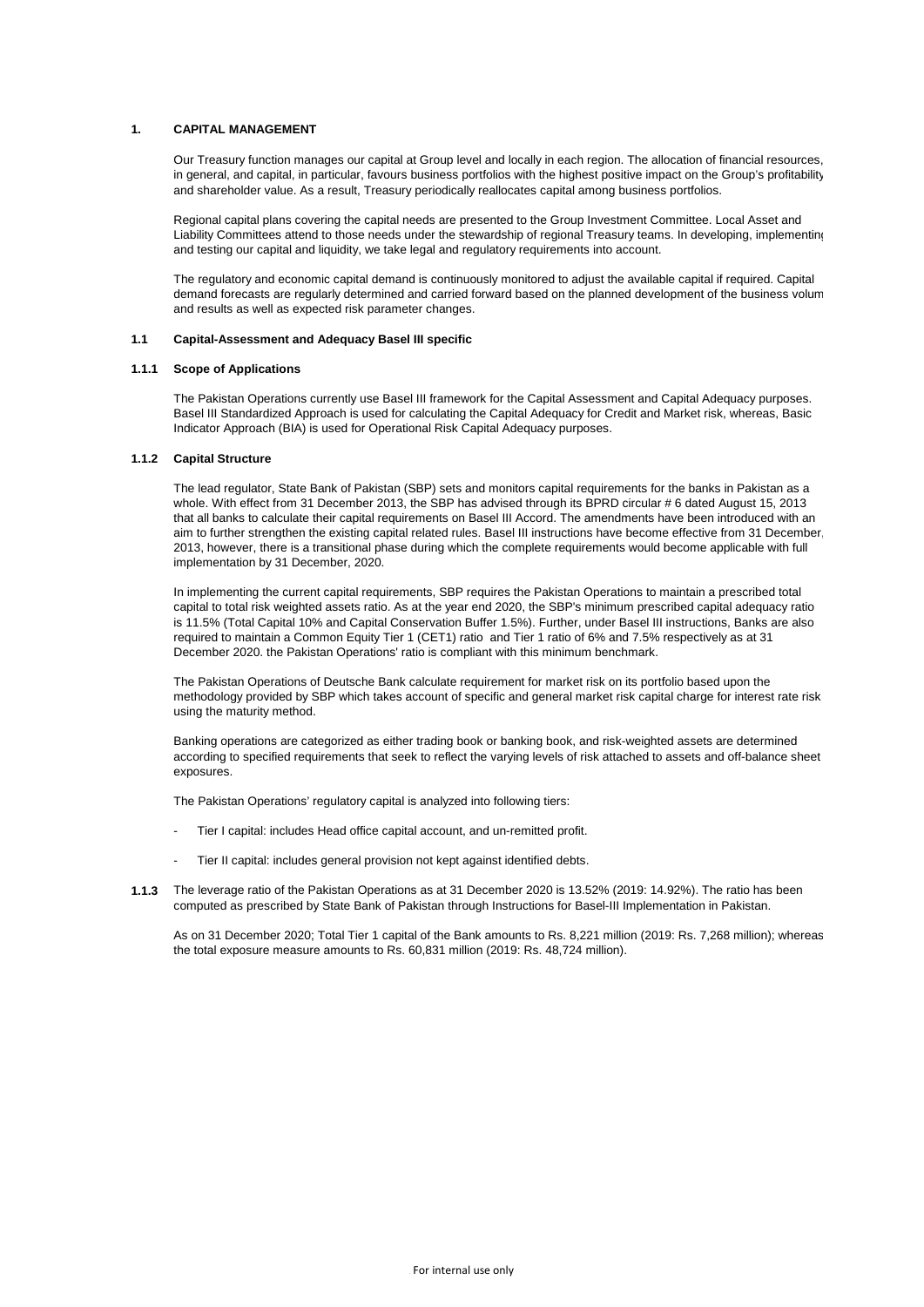# **1.2 Capital Adequacy Ratio (CAR) disclosure:**

## **CAPITAL ADEQUACY RETURN AS OF 31 DECEMBER 2020**

|          |                                                                                                                                                                                   | 2020<br>Rupees in '000       | 2019                                                                                                                                                            |
|----------|-----------------------------------------------------------------------------------------------------------------------------------------------------------------------------------|------------------------------|-----------------------------------------------------------------------------------------------------------------------------------------------------------------|
|          |                                                                                                                                                                                   | Amount                       | Amount                                                                                                                                                          |
|          | Rows # Common Equity Tier 1 capital (CET1): Instruments and reserves                                                                                                              |                              |                                                                                                                                                                 |
| 1        | Fully Paid-up Capital/ Capital deposited with SBP                                                                                                                                 | 6,302,781                    | 5,563,663                                                                                                                                                       |
| 2<br>3   | <b>Balance in Share Premium Account</b><br>Reserve for issue of Bonus Shares                                                                                                      | $\blacksquare$               | $\blacksquare$                                                                                                                                                  |
| 4        | Discount on Issue of shares                                                                                                                                                       | $\blacksquare$               | $\blacksquare$                                                                                                                                                  |
| 5        | General/ Statutory Reserves                                                                                                                                                       | $\blacksquare$               | $\blacksquare$                                                                                                                                                  |
| 6        | Gain/(Losses) on derivatives held as Cash Flow Hedge                                                                                                                              |                              |                                                                                                                                                                 |
| 7        | Unappropriated/unremitted profits/ (losses)                                                                                                                                       | 1,918,567                    | 1,704,418                                                                                                                                                       |
| 8        | Minority Interests arising from CET1 capital instruments issued to third parties by consolidated bank<br>subsidiaries (amount allowed in CET1 capital of the consolidation group) |                              |                                                                                                                                                                 |
| 9        | <b>CET 1 before Regulatory Adjustments</b>                                                                                                                                        | 8,221,348                    | 7.268.081                                                                                                                                                       |
| 10       | Total regulatory adjustments applied to CET1 (Note 33.2.1)                                                                                                                        |                              |                                                                                                                                                                 |
| 11       | <b>Common Equity Tier 1</b>                                                                                                                                                       | 8,221,348                    | 7,268,081                                                                                                                                                       |
|          | <b>Additional Tier 1 (AT 1) Capital</b>                                                                                                                                           |                              |                                                                                                                                                                 |
| 12       | Qualifying Additional Tier-1 capital instruments plus any related share premium                                                                                                   | $\blacksquare$               | $\blacksquare$                                                                                                                                                  |
| 13       | of which: Classified as equity                                                                                                                                                    | $\qquad \qquad \blacksquare$ | $\blacksquare$                                                                                                                                                  |
| 14       | of which: Classified as liabilities                                                                                                                                               |                              |                                                                                                                                                                 |
| 15       | Additional Tier-1 capital instruments issued to third parties by consolidated subsidiaries (amount                                                                                |                              |                                                                                                                                                                 |
|          | allowed in group AT 1)                                                                                                                                                            | $\blacksquare$               | $\blacksquare$                                                                                                                                                  |
| 16       | of which: instrument issued by subsidiaries subject to phase out                                                                                                                  |                              |                                                                                                                                                                 |
| 17       | AT1 before regulatory adjustments                                                                                                                                                 | $\blacksquare$               | $\blacksquare$                                                                                                                                                  |
| 18       | Total regulatory adjustment applied to AT1 capital (Note 33.2.2)                                                                                                                  |                              |                                                                                                                                                                 |
| 19       | Additional Tier 1 capital after regulatory adjustments<br>Additional Tier 1 capital recognized for capital adequacy                                                               | $\blacksquare$               | $\blacksquare$                                                                                                                                                  |
| 20       |                                                                                                                                                                                   | $\blacksquare$               |                                                                                                                                                                 |
| 21       | Tier 1 Capital (CET1 + admissible AT1) (11+20)                                                                                                                                    | 8,221,348                    | 7,268,081                                                                                                                                                       |
|          | <b>Tier 2 Capital</b>                                                                                                                                                             |                              |                                                                                                                                                                 |
|          | Qualifying Tier 2 capital instruments under Basel III plus any related share premium                                                                                              |                              | $\blacksquare$                                                                                                                                                  |
|          |                                                                                                                                                                                   | $\blacksquare$               |                                                                                                                                                                 |
| 22       |                                                                                                                                                                                   | $\blacksquare$               | $\blacksquare$                                                                                                                                                  |
| 23       | Tier 2 capital instruments subject to phaseout arrangement issued under pre-Basel 3 rules                                                                                         | $\blacksquare$               | $\blacksquare$                                                                                                                                                  |
| 24       | December 2019. the Pakistan Operations' ratio is compliant with this minimum benchmark.                                                                                           |                              |                                                                                                                                                                 |
| 25<br>26 | of which: instruments issued by subsidiaries subject to phase out<br>General provisions or general reserves for loan losses-up to maximum of 1.25% of Credit Risk                 |                              |                                                                                                                                                                 |
|          | <b>Weighted Assets</b>                                                                                                                                                            | 14,119                       |                                                                                                                                                                 |
| 27       | Revaluation Reserves (net of taxes)                                                                                                                                               |                              |                                                                                                                                                                 |
| 28       | of which: Revaluation reserves on fixed assets                                                                                                                                    | $\blacksquare$               | $\blacksquare$                                                                                                                                                  |
| 29       | of which: Unrealized gains/losses on AFS                                                                                                                                          | $\blacksquare$               | $\blacksquare$                                                                                                                                                  |
| 30       | Foreign Exchange Translation Reserves                                                                                                                                             | $\blacksquare$               | $\blacksquare$                                                                                                                                                  |
| 31       | Undisclosed/Other Reserves (if any)                                                                                                                                               | $\blacksquare$               | $\blacksquare$                                                                                                                                                  |
| 32       | T2 before regulatory adjustments                                                                                                                                                  | 14,119                       |                                                                                                                                                                 |
| 33       | Total regulatory adjustment applied to T2 capital (Note 33.2.3)                                                                                                                   |                              |                                                                                                                                                                 |
| 34       | Tier 2 capital (T2) after regulatory adjustments                                                                                                                                  | 14,119                       |                                                                                                                                                                 |
| 35       | Tier 2 capital recognized for capital adequacy                                                                                                                                    | 14,119                       |                                                                                                                                                                 |
| 36<br>37 | Portion of Additional Tier 1 capital recognized in Tier 2 capital<br>Total Tier 2 capital admissible for capital adequacy                                                         | 14,119                       |                                                                                                                                                                 |
| 38       | TOTAL CAPITAL (T1 + admissible T2) (21+37)                                                                                                                                        | 8,235,467                    |                                                                                                                                                                 |
| 39       | Total Risk Weighted Assets (RWA) {for details refer Note 33.5}                                                                                                                    | 15,285,940                   |                                                                                                                                                                 |
|          |                                                                                                                                                                                   |                              |                                                                                                                                                                 |
|          | Capital Ratios and buffers (in percentage of risk weighted assets)                                                                                                                |                              |                                                                                                                                                                 |
| 40       | As on 31 December 2020; Total Tier 1 capital of the Bank amounts to Rs. 8,221 million (2019: R                                                                                    | 53.78%                       |                                                                                                                                                                 |
| 41       | Tier-1 capital to total RWA                                                                                                                                                       | 53.78%                       |                                                                                                                                                                 |
| 42<br>43 | <b>Total capital to total RWA</b>                                                                                                                                                 | 53.88%                       |                                                                                                                                                                 |
|          | Bank specific buffer requirement (minimum CET1 requirement plus capital conservation buffer plus<br>any other buffer requirement)                                                 | 7.50%                        |                                                                                                                                                                 |
| 44       | of which: capital conservation buffer requirement                                                                                                                                 | 1.50%                        |                                                                                                                                                                 |
| 45       | of which: countercyclical buffer requirement                                                                                                                                      | ٠                            |                                                                                                                                                                 |
| 46       | of which: D-SIB or G-SIB buffer requirement                                                                                                                                       | $\blacksquare$               | $\blacksquare$                                                                                                                                                  |
| 47       | CET1 available to meet buffers (as a percentage of risk weighted assets)                                                                                                          | 47.78%                       |                                                                                                                                                                 |
|          | National minimum capital requirements prescribed by SBP                                                                                                                           |                              |                                                                                                                                                                 |
| 48       | CET1 minimum ratio                                                                                                                                                                | 6.00%                        |                                                                                                                                                                 |
| 49<br>50 | Tier 1 minimum ratio<br>Total capital minimum ratio                                                                                                                               | 7.50%<br>11.50%              | 14,119<br>14,119<br>14,119<br>14,119<br>14,119<br>7,282,200<br>15,725,161<br>46.22%<br>46.22%<br>46.31%<br>7.90%<br>1.90%<br>40.22%<br>6.00%<br>7.50%<br>12.50% |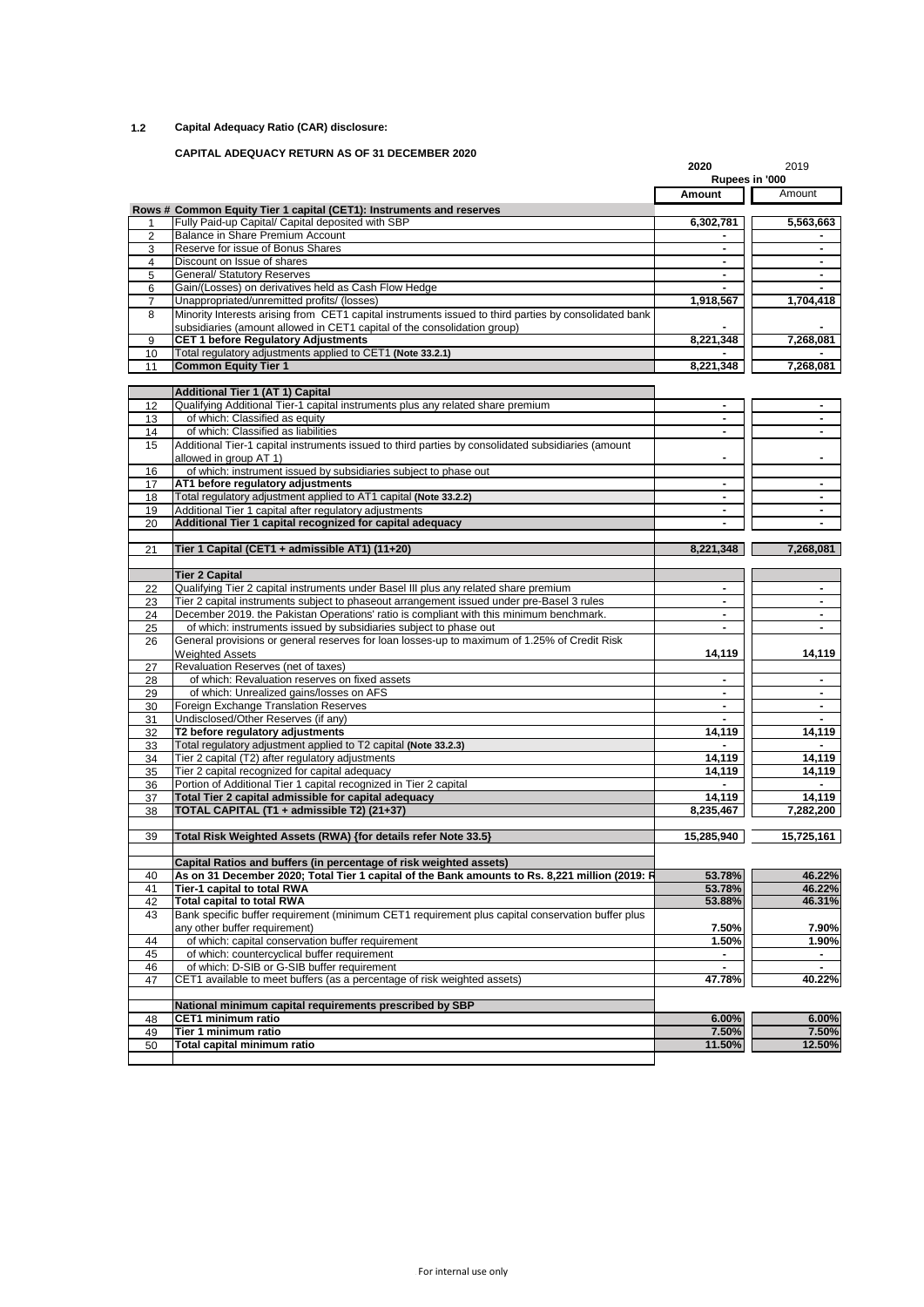|                   |                                                                                                                                                                                                                                                   | 2020 |                                                                     | 2019                     |
|-------------------|---------------------------------------------------------------------------------------------------------------------------------------------------------------------------------------------------------------------------------------------------|------|---------------------------------------------------------------------|--------------------------|
|                   |                                                                                                                                                                                                                                                   |      | (Rupees in '000)                                                    |                          |
|                   | <b>Regulatory Adjustments and Additional Information</b>                                                                                                                                                                                          |      | <b>Amounts</b><br>subject to Pre-<br><b>Basel III</b><br>treatment* | Amount                   |
| <b>Note 1.2.1</b> | Common Equity Tier 1 capital: Regulatory adjustments                                                                                                                                                                                              |      |                                                                     |                          |
|                   | Goodwill (net of related deferred tax liability)                                                                                                                                                                                                  |      |                                                                     |                          |
| $\overline{2}$    | All other intangibles (net of any associated deferred tax liability)                                                                                                                                                                              |      |                                                                     |                          |
| 3                 | Shortfall in provisions against classified assets                                                                                                                                                                                                 |      |                                                                     |                          |
| $\overline{4}$    | Deferred tax assets that rely on future profitability excluding those arising from temporary differences (net of related tax<br>liability)                                                                                                        |      |                                                                     |                          |
| 5                 | Defined-benefit pension fund net assets                                                                                                                                                                                                           |      |                                                                     |                          |
| 6                 | Reciprocal cross holdings in CET1 capital instruments of banking, financial and insurance entities                                                                                                                                                |      |                                                                     |                          |
| $\overline{7}$    | Cash flow hedge reserve                                                                                                                                                                                                                           |      |                                                                     |                          |
| 8                 | Investment in own shares/ CET1 instruments                                                                                                                                                                                                        |      |                                                                     | ٠                        |
| 9                 | Securitization gain on sale                                                                                                                                                                                                                       |      |                                                                     | $\overline{\phantom{a}}$ |
| 10                | Capital shortfall of regulated subsidiaries                                                                                                                                                                                                       |      |                                                                     |                          |
| 11                | Deficit on account of revaluation from bank's holdings of fixed assets/ AFS                                                                                                                                                                       |      |                                                                     |                          |
| 12                | Investments in the capital instruments of banking, financial and insurance entities that are outside the scope of requlatory<br>consolidation, where the bank does not own more than 10% of the issued share capital (amount above 10% threshold) |      |                                                                     |                          |
| 13                | Significant investments in the common stocks of banking, financial and insurance entities that are outside the scope of<br>regulatory consolidation (amount above 10% threshold)                                                                  |      |                                                                     |                          |
| 14                | Deferred Tax Assets arising from temporary differences (amount above 10% threshold, net of related tax liability)                                                                                                                                 |      |                                                                     |                          |
| 15                | Amount exceeding 15% threshold                                                                                                                                                                                                                    |      |                                                                     |                          |
| 16                | of which: significant investments in the common stocks of financial entities                                                                                                                                                                      |      |                                                                     |                          |
| 17                | of which: deferred tax assets arising from temporary differences                                                                                                                                                                                  |      |                                                                     |                          |
| 18                | National specific regulatory adjustments applied to CET1 capital                                                                                                                                                                                  |      |                                                                     |                          |
| 19                | Investments in TFCs of other banks exceeding the prescribed limit                                                                                                                                                                                 |      |                                                                     | $\overline{\phantom{0}}$ |
| 20                | Any other deduction specified by SBP (mention details)                                                                                                                                                                                            |      |                                                                     |                          |
| 21                | Adjustment to CET1 due to insufficient AT1 and Tier 2 to cover deductions                                                                                                                                                                         |      |                                                                     | $\sim$                   |
| 22                | Total regulatory adjustments applied to CET1 (sum of 1 to 21)                                                                                                                                                                                     |      |                                                                     | $\overline{\phantom{a}}$ |

| <b>Note 1.2.2</b> | Additional Tier-1 & Tier-1 Capital: regulatory adjustments                                                                                                                                                                                        |  |  |
|-------------------|---------------------------------------------------------------------------------------------------------------------------------------------------------------------------------------------------------------------------------------------------|--|--|
| 23                | Investment in mutual funds exceeding the prescribed limit [SBP specific adjustment]                                                                                                                                                               |  |  |
| 24                | Investment in own AT1 capital instruments                                                                                                                                                                                                         |  |  |
| 25                | Reciprocal cross holdings in Additional Tier 1 capital instruments of banking, financial and insurance entities                                                                                                                                   |  |  |
| 26                | Investments in the capital instruments of banking, financial and insurance entities that are outside the scope of requlatory<br>consolidation, where the bank does not own more than 10% of the issued share capital (amount above 10% threshold) |  |  |
| 27                | Significant investments in the capital instruments of banking, financial and insurance entities that are outside the scope of<br>regulatory consolidation                                                                                         |  |  |
| 28                | December 2019. the Pakistan Operations' ratio is compliant with this minimum benchmark.                                                                                                                                                           |  |  |
| 29                | Adjustments to Additional Tier 1 due to insufficient Tier 2 to cover deductions                                                                                                                                                                   |  |  |
| 30                | Total regulatory adjustment applied to AT1 capital (sum of 23 to 29)                                                                                                                                                                              |  |  |

| <b>Note 1.2.3</b> | Tier 2 Capital: regulatory adjustments                                                                                       |  |  |
|-------------------|------------------------------------------------------------------------------------------------------------------------------|--|--|
| 31                | Portion of deduction applied 50:50 to Tier-1 and Tier-2 capital based on pre-Basel III treatment which, during transitional  |  |  |
|                   | period, remain subject to deduction from tier-2 capital                                                                      |  |  |
| 32                | Reciprocal cross holdings in Tier 2 instruments of banking, financial and insurance entities                                 |  |  |
| 33                | Investment in own Tier 2 capital instrument                                                                                  |  |  |
| 34                | Investments in the capital instruments of banking, financial and insurance entities that are outside the scope of requlatory |  |  |
|                   | consolidation, where the bank does not own more than 10% of the issued share capital (amount above 10% threshold)            |  |  |
| 35                | Significant investments in the capital instruments issued by banking, financial and insurance entities that are outside the  |  |  |
|                   | scope of regulatory consolidation                                                                                            |  |  |
| 36                | Total regulatory adjustment applied to T2 capital (sum of 31 to 35)                                                          |  |  |

|            |                                                                                                                               | 2020<br>(Rupees in '000) | 2019   |
|------------|-------------------------------------------------------------------------------------------------------------------------------|--------------------------|--------|
| Note 1.2.4 | <b>Additional Information</b>                                                                                                 | Amount                   | Amount |
|            | Risk Weighted Assets subject to pre-Basel III treatment                                                                       |                          |        |
| 37         | Risk weighted assets in respect of deduction items (which during the transitional period will be risk weighted subject to     |                          |        |
|            | Pre-Basel III Treatment)                                                                                                      |                          |        |
| (i)        | of which: deferred tax assets                                                                                                 |                          |        |
| (ii)       | of which: Defined-benefit pension fund net assets                                                                             |                          |        |
| (iii)      | of which: Recognized portion of investment in capital of banking, financial and insurance entities where holding is           |                          |        |
|            | less than 10% of the issued common share capital of the entity                                                                |                          |        |
| (iv)       | of which: Recognized portion of investment in capital of banking, financial and insurance entities where holding is           |                          |        |
|            | more than 10% of the issued common share capital of the entity                                                                |                          |        |
|            | Amounts below the thresholds for deduction (before risk weighting)                                                            |                          |        |
| 38         | Non-significant investments in the capital of other financial entities                                                        |                          |        |
| 39         | Significant investments in the common stock of financial entities                                                             |                          |        |
| 40         | Deferred tax assets arising from temporary differences (net of related tax liability)                                         |                          |        |
|            | Applicable caps on the inclusion of provisions in Tier 2                                                                      |                          |        |
| 41         | Provisions eligible for inclusion in Tier 2 in respect of exposures subject to standardized approach (prior to application of |                          |        |
|            | cap)                                                                                                                          |                          |        |
| 42         | Cap on inclusion of provisions in Tier 2 under standardized approach                                                          |                          |        |
| 43         | Provisions eligible for inclusion in Tier 2 in respect of exposures subject to internal ratings-based approach (prior to      |                          |        |
|            | application of cap)                                                                                                           |                          |        |
| 44         | Cap for inclusion of provisions in Tier 2 under internal ratings-based approach                                               |                          |        |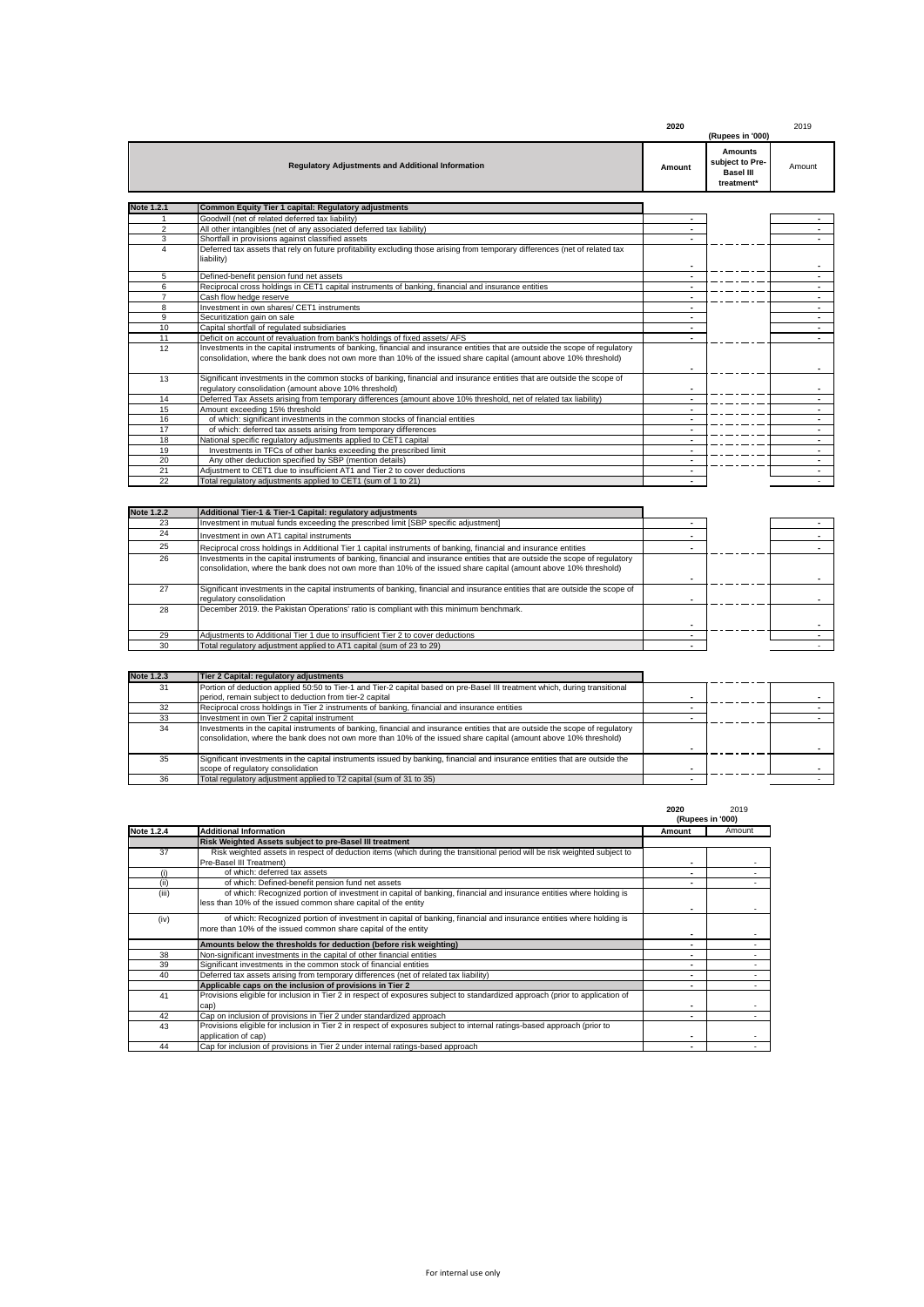# **1.3 Capital structure reconciliation**

| Step 1 | <b>Balance sheet as</b><br>in published<br>financial<br>statements | <b>Under regulatory</b><br>scope of<br>consolidation |
|--------|--------------------------------------------------------------------|------------------------------------------------------|
|        | 2020                                                               | 2020                                                 |
|        |                                                                    | --------------- (Rupees in '000) ---------------     |
|        |                                                                    |                                                      |

# **Assets**

| Cash and balances with treasury banks | 8,645,015  | 8,645,015  |
|---------------------------------------|------------|------------|
| Balanced with other banks             | 5,268,843  | 5,268,843  |
| Lending to financial institutions     | 26,209,833 | 26,209,833 |
| Investments                           |            |            |
| Advances                              | 2,505,899  | 2,505,899  |
| Operating fixed assets                | 242,064    | 242,064    |
| Deferred tax assets                   | 29,127     | 29,127     |
| Other assets                          | 1,419,828  | 1,419,828  |
| <b>Total assets</b>                   | 44,320,609 | 44,320,609 |

 $\overline{a}$ 

# **Liabilities & Equity**

| <b>Bills payable</b>                                | 972,657    | 972,657    |
|-----------------------------------------------------|------------|------------|
| <b>Borrowings</b>                                   | 241,047    | 241,047    |
| Deposits and other accounts                         | 30,965,106 | 30,965,106 |
| Sub-ordinated loans                                 |            |            |
| Liabilities against assets subject to finance lease |            |            |
| Deferred tax liabilities                            |            |            |
| <b>Other liabilities</b>                            | 3,920,451  | 3,920,451  |
| <b>Total liabilities</b>                            | 36,099,261 | 36,099,261 |
|                                                     |            |            |
| Share capital / Head office capital account         | 6,302,781  | 6,302,781  |
| Reserves                                            |            |            |
| Unappropriated / unremitted profit                  | 1,918,567  | 1,918,567  |
| Minority Interest                                   |            |            |
| Surplus on revaluation of assets                    |            |            |
| <b>Total liabilities &amp; equity</b>               | 44,320,609 | 44,320,609 |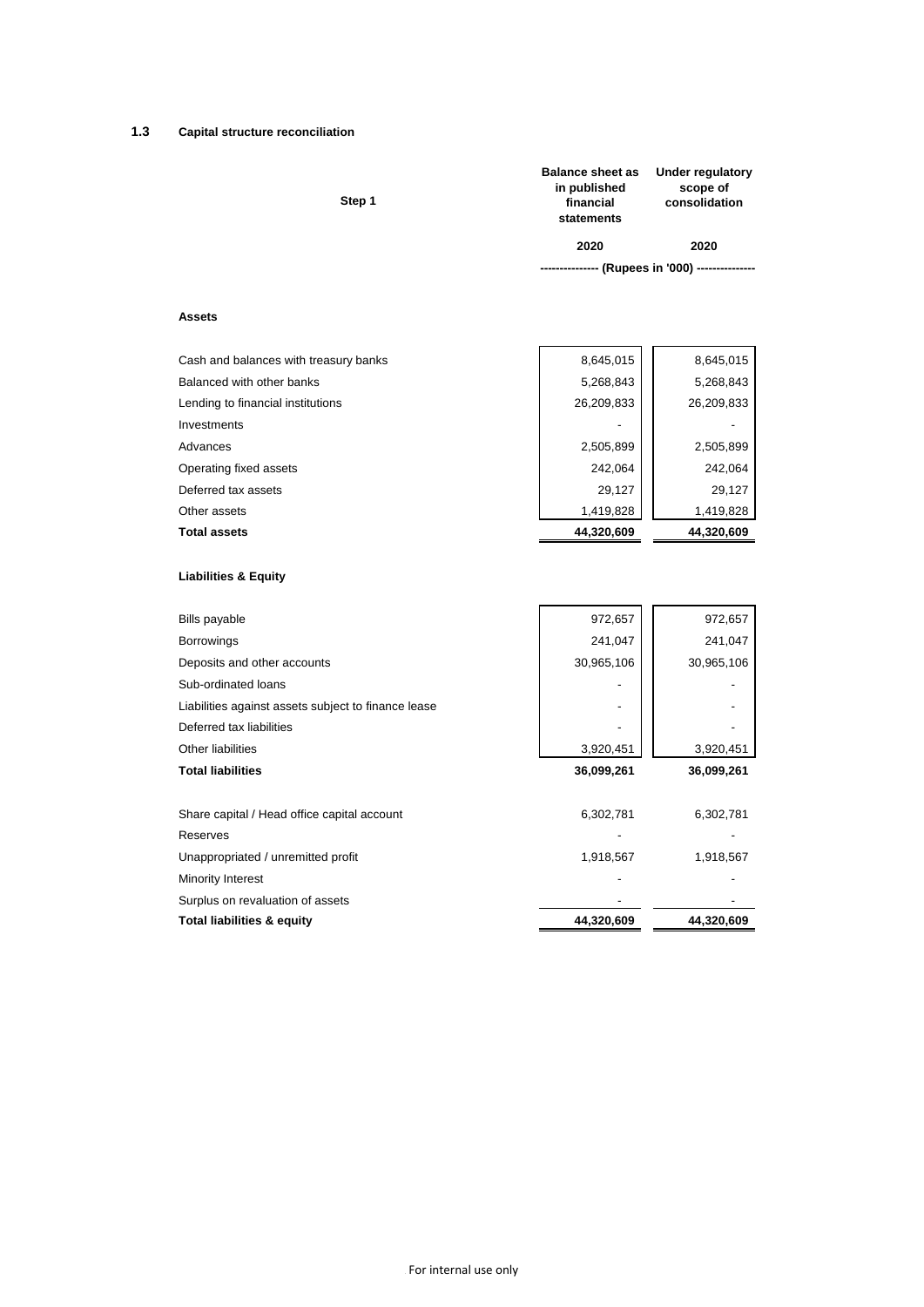| Step 2                                                                                                                            | <b>Balance sheet as</b><br>in published<br>financial<br>statements | <b>Under regulatory</b><br>scope of<br>consolidation | Reference    |
|-----------------------------------------------------------------------------------------------------------------------------------|--------------------------------------------------------------------|------------------------------------------------------|--------------|
| Assets                                                                                                                            | 2020                                                               | 2020                                                 |              |
| Cash and balances with treasury banks                                                                                             | 8,645,015                                                          | 8,645,015                                            |              |
| Balanced with other banks                                                                                                         | 5,268,843                                                          | 5,268,843                                            |              |
| Lending to financial institutions<br>Investments                                                                                  | 26,209,833                                                         | 26,209,833                                           |              |
| of which: Non-significant capital investments in capital of other financial                                                       |                                                                    |                                                      |              |
| institutions exceeding 10% threshold                                                                                              |                                                                    |                                                      | a            |
| of which: significant capital investments in financial sector entities exceeding<br>regulatory threshold                          |                                                                    |                                                      | b            |
| of which: Mutual Funds exceeding regulatory threshold                                                                             |                                                                    |                                                      | c            |
| of which: reciprocal crossholding of capital instrument                                                                           |                                                                    |                                                      | d            |
| of which: others (mention details)<br>Advances                                                                                    | 2,505,899                                                          | 2,505,899                                            | e            |
| shortfall in provisions/excess of total EL amount over eligible provisions<br>under IRB                                           |                                                                    |                                                      |              |
| general provisions reflected in Tier 2 capital                                                                                    | 14,119                                                             | 14,119                                               | f<br>g       |
| <b>Fixed Assets</b>                                                                                                               | 242,064                                                            | 242,064                                              |              |
| Deferred Tax Assets                                                                                                               | 29,127                                                             | 29,127                                               |              |
| of which: DTAs excluding those arising from temporary differences                                                                 |                                                                    |                                                      | h            |
| of which: DTAs arising from temporary differences exceeding regulatory threshold                                                  |                                                                    |                                                      | Ť            |
| Other assets                                                                                                                      | 1,419,828                                                          | 1.419.828                                            |              |
| of which: Goodwill<br>of which: Intangibles                                                                                       |                                                                    |                                                      | k            |
| of which: Defined-benefit pension fund net assets                                                                                 |                                                                    |                                                      |              |
|                                                                                                                                   |                                                                    |                                                      |              |
| <b>Total assets</b>                                                                                                               | 44,320,609                                                         | 44,320,609                                           |              |
| <b>Liabilities &amp; Equity</b>                                                                                                   |                                                                    |                                                      |              |
| <b>Bills payable</b>                                                                                                              | 972,657                                                            | 972,657                                              |              |
| <b>Borrowings</b><br>Deposits and other accounts                                                                                  | 241,047<br>30,965,106                                              | 241,047<br>30,965,106                                |              |
| Sub-ordinated loans                                                                                                               |                                                                    |                                                      |              |
| of which: eligible for inclusion in AT1                                                                                           | ٠                                                                  | ٠                                                    | m            |
| of which: eligible for inclusion in Tier 2<br>Liabilities against assets subject to finance lease                                 |                                                                    |                                                      | n            |
| Deferred tax liabilities                                                                                                          |                                                                    |                                                      |              |
| December 2019. the Pakistan Operations' ratio is compliant with this minimum bench<br>of which: DTLs related to intangible assets |                                                                    |                                                      | o<br>p       |
| of which: DTLs related to defined pension fund net assets                                                                         |                                                                    |                                                      | q            |
| of which: other deferred tax liabilities                                                                                          |                                                                    |                                                      | r            |
| Other liabilities<br><b>Total liabilities</b>                                                                                     | 3,920,451<br>36,099,261                                            | 3,920,451<br>36,099,261                              |              |
|                                                                                                                                   |                                                                    |                                                      |              |
| Share capital / Head office capital account                                                                                       | 6,302,781                                                          | 6,302,781                                            |              |
| of which: amount eligible for CET1<br>of which: amount eligible for AT1                                                           | 6,302,781                                                          | 6,302,781                                            | s<br>t       |
| Reserves                                                                                                                          |                                                                    |                                                      |              |
| of which: portion eligible for inclusion in CET1 (provide breakup)                                                                |                                                                    |                                                      | u            |
| of which: portion eligible for inclusion in Tier 2                                                                                | 1,918,567                                                          | 1,918,567                                            | $\mathsf{v}$ |
| Unappropriated / Unremitted profit/ (losses)<br>Minority Interest                                                                 |                                                                    |                                                      | W            |
| of which: portion eligible for inclusion in CET1                                                                                  |                                                                    |                                                      | х            |
| of which: portion eligible for inclusion in AT1<br>of which: portion eligible for inclusion in Tier 2                             |                                                                    |                                                      | у            |
| Surplus on revaluation of assets                                                                                                  | ٠                                                                  | ۰                                                    | z            |
| of which: Revaluation reserves on Property                                                                                        |                                                                    |                                                      | аа           |
| of which: Unrealized Gains/Losses on AFS                                                                                          |                                                                    |                                                      |              |
| In case of Deficit on revaluation (deduction from CET1)                                                                           |                                                                    |                                                      | ab           |
| <b>Total liabilities &amp; Equity</b>                                                                                             | 44,320,609                                                         | 44,320,609                                           |              |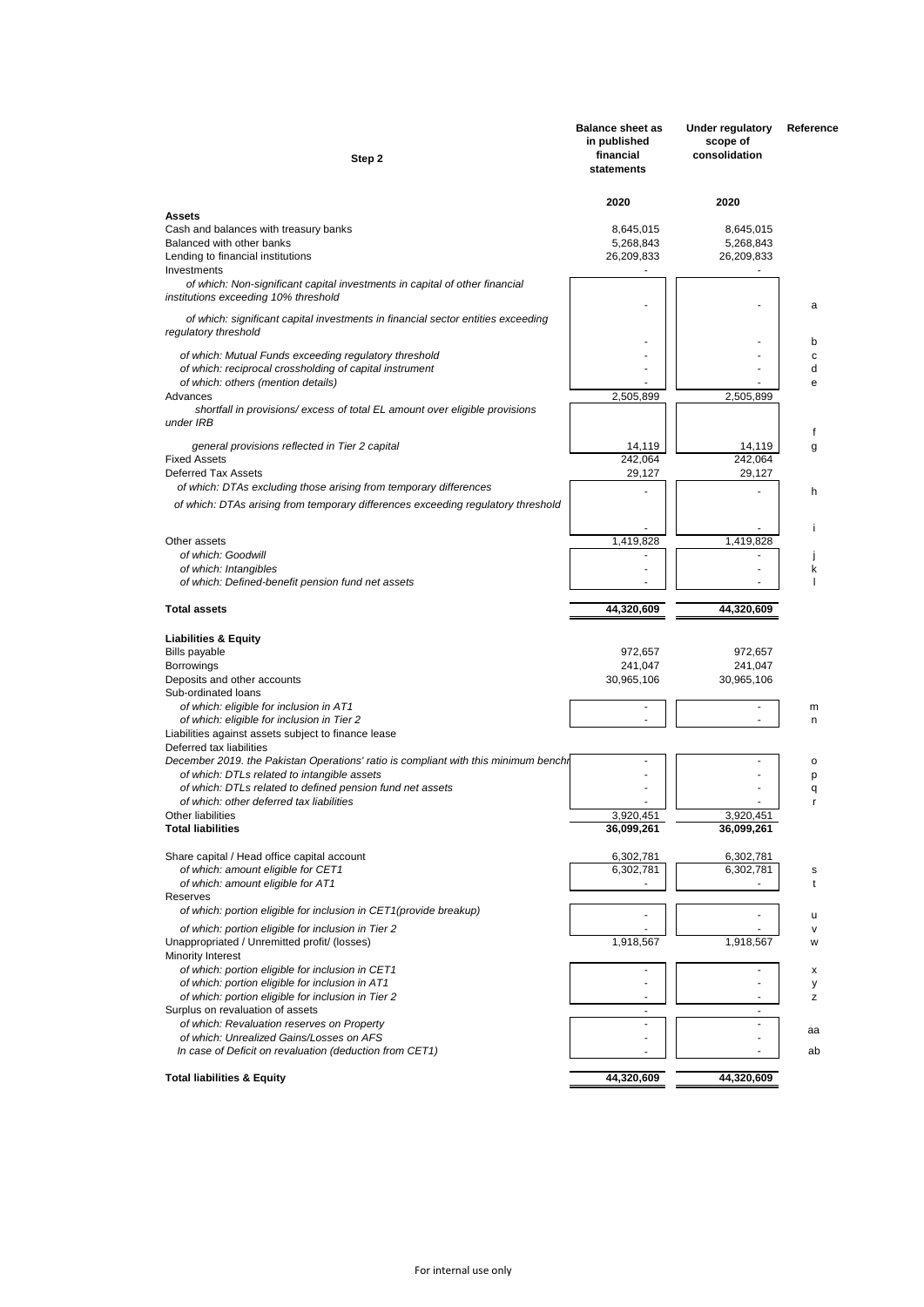|                | Step 3                                                                                                                                                                                                                                               | <b>Component of</b><br>regulatory capital<br>reported by bank<br>(amount in<br>thousand PKR) | Source based on<br>reference number<br>from step 2 |
|----------------|------------------------------------------------------------------------------------------------------------------------------------------------------------------------------------------------------------------------------------------------------|----------------------------------------------------------------------------------------------|----------------------------------------------------|
|                | Common Equity Tier 1 capital (CET1): Instruments and reserves                                                                                                                                                                                        |                                                                                              |                                                    |
| 1              | Fully Paid-up Capital/ Capital deposited with SBP                                                                                                                                                                                                    | 6,302,781                                                                                    |                                                    |
| $\overline{2}$ | Balance in Share Premium Account                                                                                                                                                                                                                     |                                                                                              | (s)                                                |
| 3<br>4         | Reserve for issue of Bonus Shares<br><b>General/ Statutory Reserves</b>                                                                                                                                                                              | ٠                                                                                            |                                                    |
| 5              | Gain/(Losses) on derivatives held as Cash Flow Hedge                                                                                                                                                                                                 |                                                                                              | (u)                                                |
| 6              | Unappropriated/unremitted profits/(losses)                                                                                                                                                                                                           | 1,918,567                                                                                    | (w)                                                |
| $\overline{7}$ | Minority Interests arising from CET1 capital instruments issued to third party by<br>consolidated bank subsidiaries (amount allowed in CET1 capital of the consolidation<br>group)                                                                   |                                                                                              | (x)                                                |
| 8              | <b>CET 1 before Regulatory Adjustments</b>                                                                                                                                                                                                           | 8,221,348                                                                                    |                                                    |
|                | Common Equity Tier 1 capital: Regulatory adjustments                                                                                                                                                                                                 |                                                                                              |                                                    |
| 9              | Goodwill (net of related deferred tax liability)                                                                                                                                                                                                     |                                                                                              | $(i) - (o)$                                        |
| 10             | All other intangibles (net of any associated deferred tax liability)                                                                                                                                                                                 |                                                                                              | $(k) - (p)$                                        |
| 11             | Shortfall of provisions against classified assets                                                                                                                                                                                                    | ÷.                                                                                           | (f)                                                |
| 12             | Deferred tax assets that rely on future profitability excluding those arising from<br>temporary differences (net of related tax liability)                                                                                                           |                                                                                              | $\{(h) - (r) * 40\%$                               |
| 13             | Defined-benefit pension fund net assets                                                                                                                                                                                                              | ÷                                                                                            | $\{(I) - (q)\} * 40\%$                             |
| 14             | Reciprocal cross holdings in CET1 capital instruments                                                                                                                                                                                                | ÷.                                                                                           | (d)                                                |
| 15<br>16       | Cash flow hedge reserve<br>Investment in own shares/ CET1 instruments                                                                                                                                                                                | ÷                                                                                            |                                                    |
| 17             | Securitization gain on sale                                                                                                                                                                                                                          | ٠                                                                                            |                                                    |
| 18             | Capital shortfall of regulated subsidiaries                                                                                                                                                                                                          |                                                                                              |                                                    |
| 19             | Deficit on account of revaluation from bank's holdings of property/ AFS                                                                                                                                                                              | ÷                                                                                            | (ab)                                               |
| 20             | Investments in the capital instruments of banking, financial and insurance entities that<br>are outside the scope of regulatory consolidation, where the bank does not own more<br>than 10% of the issued share capital (amount above 10% threshold) |                                                                                              | (a) - (ac) - (ae)                                  |
| 21             | Significant investments in the capital instruments issued by banking, financial and<br>insurance entities that are outside the scope of regulatory consolidation (amount                                                                             |                                                                                              |                                                    |
|                | above 10% threshold)                                                                                                                                                                                                                                 |                                                                                              | (b) - (ad) - (af)                                  |
| 22             | Deferred Tax Assets arising from temporary differences (amount above 10%                                                                                                                                                                             |                                                                                              |                                                    |
|                | threshold, net of related tax liability)                                                                                                                                                                                                             |                                                                                              | (i)                                                |
| 23             | Amount exceeding 15% threshold                                                                                                                                                                                                                       |                                                                                              |                                                    |
| 24             | of which: significant investments in the common stocks of financial entities                                                                                                                                                                         | ÷.                                                                                           |                                                    |
| 25             | of which: deferred tax assets arising from temporary differences                                                                                                                                                                                     |                                                                                              |                                                    |
| 26             | National specific regulatory adjustments applied to CET1 capital                                                                                                                                                                                     | ÷<br>÷.                                                                                      |                                                    |
| 27<br>28       | Investment in TFCs of other banks exceeding the prescribed limit<br>Any other deduction specified by SBP (mention details)                                                                                                                           | ÷,                                                                                           |                                                    |
|                | Decemb Regulatory adjustment applied to CET1 due to insufficient AT1 and Tier 2 to cover<br>deductions                                                                                                                                               |                                                                                              |                                                    |
| 30             | Total regulatory adjustments applied to CET1 (sum of 9 to 25)<br><b>Common Equity Tier 1</b>                                                                                                                                                         | 8,221,348                                                                                    |                                                    |
|                | Additional Tier 1 (AT 1) Capital                                                                                                                                                                                                                     |                                                                                              |                                                    |
|                |                                                                                                                                                                                                                                                      |                                                                                              |                                                    |
| 31<br>32       | Qualifying Additional Tier-1 instruments plus any related share premium<br>of which: Classified as equity                                                                                                                                            |                                                                                              | (t)                                                |
| 33             | of which: Classified as liabilities                                                                                                                                                                                                                  |                                                                                              | (m)                                                |
| 34             | Additional Tier-1 capital instruments issued by consolidated subsidiaries and held by                                                                                                                                                                |                                                                                              |                                                    |
| 35             | third parties (amount allowed in group AT 1)<br>of which: instrument issued by subsidiaries subject to phase out                                                                                                                                     |                                                                                              | (y)                                                |
| 36             | AT1 before regulatory adjustments                                                                                                                                                                                                                    |                                                                                              |                                                    |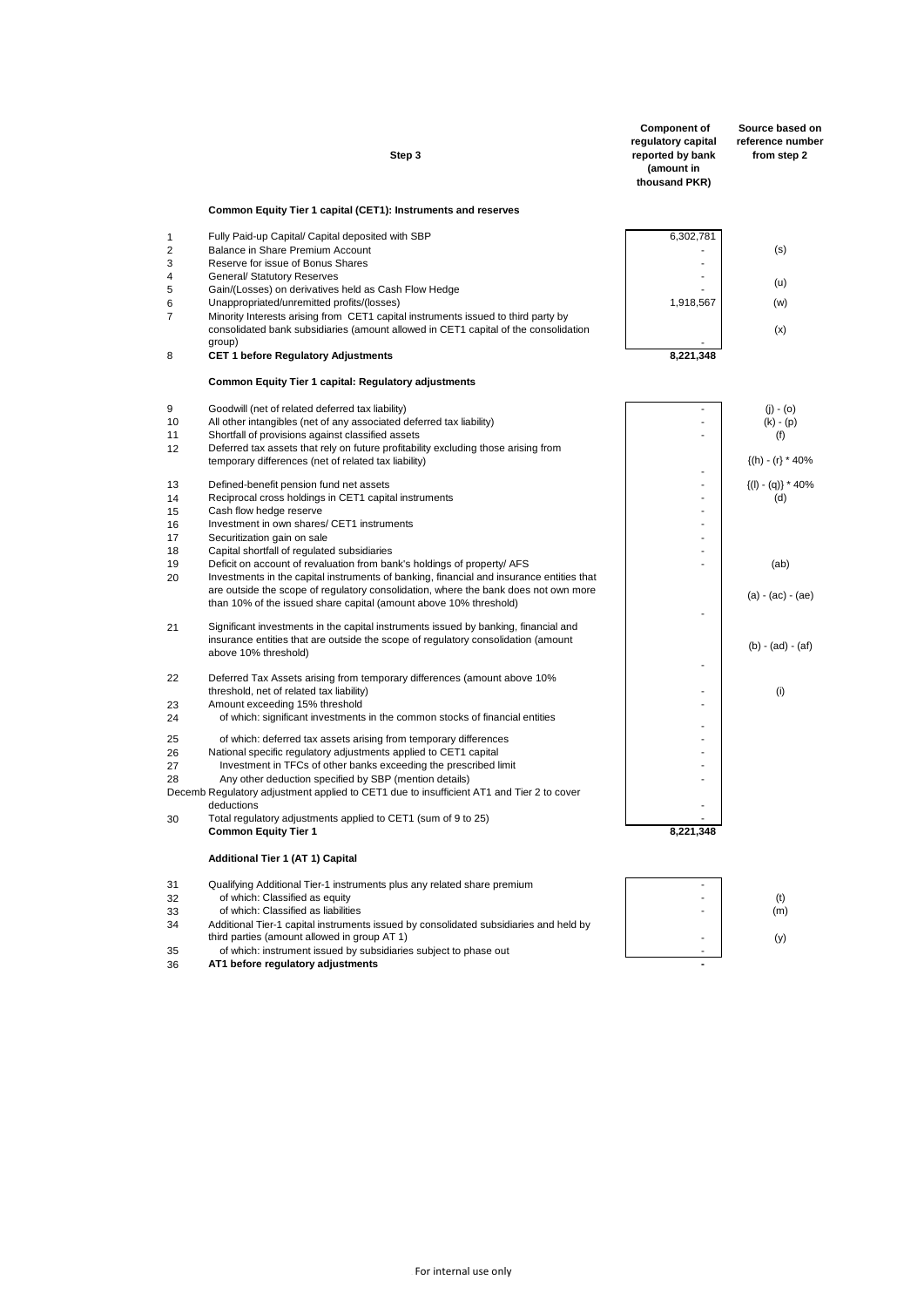|          | Step 3                                                                                                                                                                                                                                               | <b>Component of</b><br>regulatory capital<br>reported by bank<br>(amount in<br>thousand PKR) | Source based on<br>reference number<br>from step 2 |
|----------|------------------------------------------------------------------------------------------------------------------------------------------------------------------------------------------------------------------------------------------------------|----------------------------------------------------------------------------------------------|----------------------------------------------------|
|          | Additional Tier 1 Capital: regulatory adjustments                                                                                                                                                                                                    |                                                                                              |                                                    |
| 37       | Investment in mutual funds exceeding the prescribed limit (SBP specific adjustment)                                                                                                                                                                  |                                                                                              |                                                    |
| 38       | Investment in own AT1 capital instruments                                                                                                                                                                                                            |                                                                                              |                                                    |
| 39       | Reciprocal cross holdings in Additional Tier 1 capital instruments                                                                                                                                                                                   |                                                                                              |                                                    |
| 40       | Investments in the capital instruments of banking, financial and insurance entities that<br>are outside the scope of regulatory consolidation, where the bank does not own more<br>than 10% of the issued share capital (amount above 10% threshold) |                                                                                              | (ac)                                               |
| 41       | Significant investments in the capital instruments issued by banking, financial and<br>insurance entities that are outside the scope of regulatory consolidation                                                                                     |                                                                                              | (ad)                                               |
| 42       | Portion of deduction applied 50:50 to core capital and supplementary capital based on<br>pre-Basel III treatment which, during transitional period, remain subject to deduction<br>from tier-1 capital                                               |                                                                                              |                                                    |
| 43       | Regulatory adjustments applied to Additional Tier 1 due to insufficient Tier 2 to cover<br>deductions                                                                                                                                                |                                                                                              |                                                    |
| 44       | Total of Regulatory Adjustment applied to AT1 capital                                                                                                                                                                                                |                                                                                              |                                                    |
| 45<br>46 | Additional Tier 1 capital<br>Additional Tier 1 capital recognized for capital adequacy                                                                                                                                                               |                                                                                              |                                                    |
|          | Tier 1 Capital (CET1 + admissible AT1)                                                                                                                                                                                                               | 8,221,348                                                                                    |                                                    |
|          | <b>Tier 2 Capital</b>                                                                                                                                                                                                                                |                                                                                              |                                                    |
| 47       | Qualifying Tier 2 capital instruments under Basel III                                                                                                                                                                                                |                                                                                              |                                                    |
| 48       | Capital instruments subject to phase out arrangement from tier 2 (Pre-Basel III                                                                                                                                                                      |                                                                                              |                                                    |
|          | instruments)                                                                                                                                                                                                                                         |                                                                                              | (n)                                                |
| 49       | Tier 2 capital instruments issued to third party by consolidated subsidiaries (amount<br>allowed in group tier 2)                                                                                                                                    |                                                                                              | (z)                                                |
| 50<br>51 | of which: instruments issued by subsidiaries subject to phase out<br>General Provisions or general reserves for loan losses-up to maximum of 1.25% of                                                                                                |                                                                                              |                                                    |
|          | <b>Credit Risk Weighted Assets</b>                                                                                                                                                                                                                   | 14,119                                                                                       | (g)                                                |
| 52       | Revaluation Reserves eligible for Tier 2                                                                                                                                                                                                             |                                                                                              |                                                    |
| 53       | of which: portion pertaining to Property                                                                                                                                                                                                             |                                                                                              | portion of (aa)                                    |
| 54       | of which: portion pertaining to AFS securities                                                                                                                                                                                                       |                                                                                              |                                                    |
| 55<br>56 | Foreign Exchange Translation Reserves<br>Undisclosed/Other Reserves (if any)                                                                                                                                                                         |                                                                                              | (v)                                                |
| 57       | T2 before regulatory adjustments                                                                                                                                                                                                                     | 14,119                                                                                       |                                                    |
|          | Tier 2 Capital: regulatory adjustments                                                                                                                                                                                                               |                                                                                              |                                                    |
| 58       | Portion of deduction applied 50:50 to core capital and supplementary capital based on<br>pre-Basel III treatment which, during transitional period, remain subject to deduction<br>from tier-2 capital                                               |                                                                                              |                                                    |
| 59       | Reciprocal cross holdings in Tier 2 instruments                                                                                                                                                                                                      |                                                                                              |                                                    |
| 60       | Investment in own Tier 2 capital instrument                                                                                                                                                                                                          |                                                                                              |                                                    |
| 61       | Investments in the capital instruments of banking, financial and insurance entities that<br>are outside the scope of regulatory consolidation, where the bank does not own more<br>than 10% of the issued share capital (amount above 10% threshold) |                                                                                              |                                                    |
| 62       | Significant investments in the capital instruments issued by banking, financial and<br>insurance entities that are outside the scope of regulatory consolidation                                                                                     |                                                                                              | (ae)                                               |
| 63       | Amount of Regulatory Adjustment applied to T2 capital                                                                                                                                                                                                |                                                                                              | (af)                                               |
| 64       | Tier 2 capital (T2)                                                                                                                                                                                                                                  | 14,119                                                                                       |                                                    |
| 65       | Tier 2 capital recognized for capital adequacy                                                                                                                                                                                                       | 14,119                                                                                       |                                                    |
| 66<br>67 | Excess Additional Tier 1 capital recognized in Tier 2 capital<br>Total Tier 2 capital admissible for capital adequacy                                                                                                                                | 14,119                                                                                       |                                                    |
|          | TOTAL CAPITAL (T1 + admissible T2)                                                                                                                                                                                                                   | 8,235,467                                                                                    |                                                    |
|          |                                                                                                                                                                                                                                                      |                                                                                              |                                                    |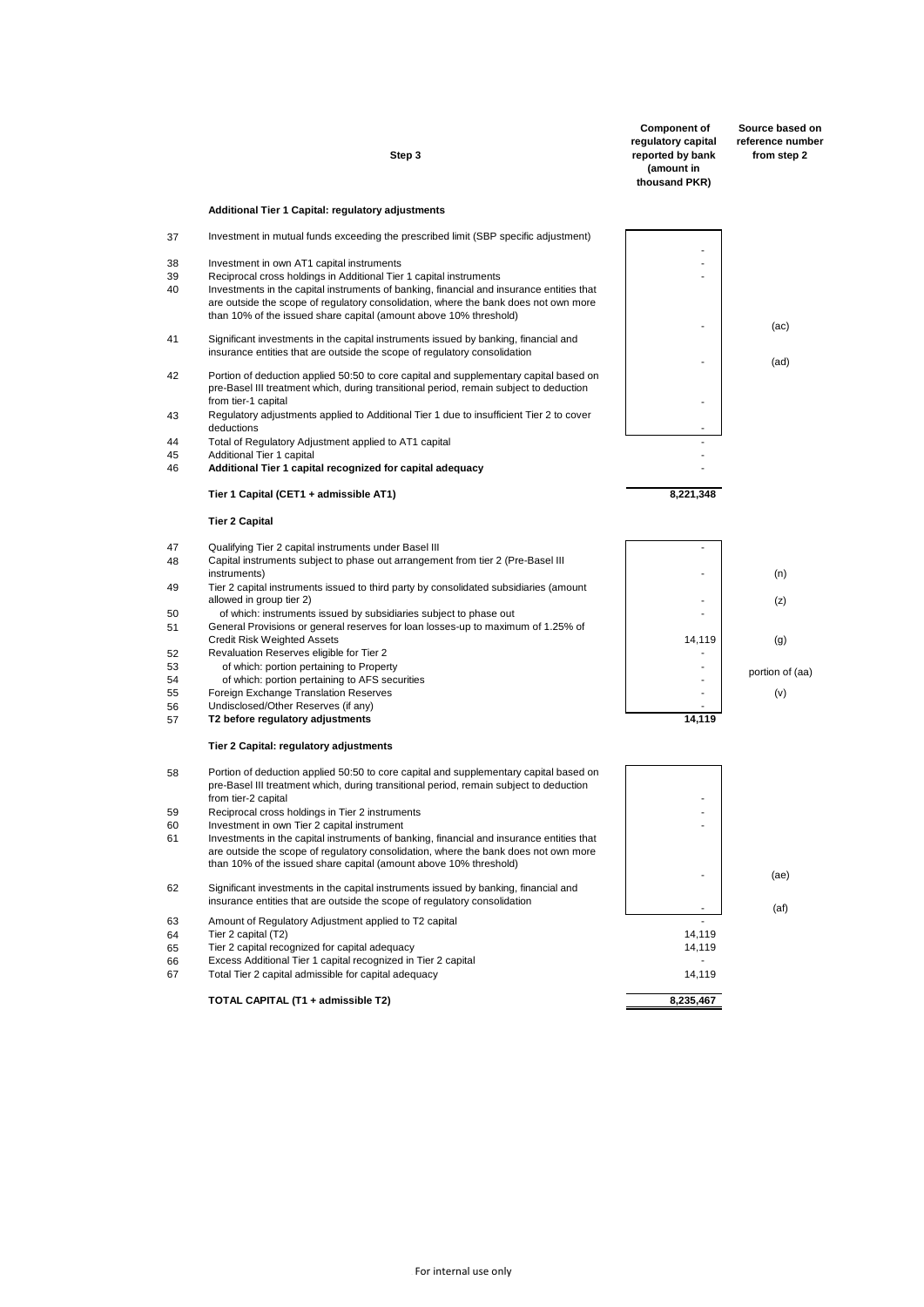# **1.4 Main Features of Regulatory Capital Instruments**

| Disclosure template for main features of regulatory capital instruments |                                                                                                                 |                      |  |  |
|-------------------------------------------------------------------------|-----------------------------------------------------------------------------------------------------------------|----------------------|--|--|
|                                                                         | <b>Main Features</b>                                                                                            | <b>Common Shares</b> |  |  |
| 1                                                                       | Issuer                                                                                                          | N/A                  |  |  |
| 2                                                                       | Unique identifier (e.g. KSE Symbol or Bloomberg identifier etc.)                                                | N/A                  |  |  |
| 3                                                                       | Governing law(s) of the instrument                                                                              | N/A                  |  |  |
|                                                                         | Regulatory treatment                                                                                            |                      |  |  |
| 4                                                                       | <b>Transitional Basel III rules</b>                                                                             | N/A                  |  |  |
| 5                                                                       | Post-transitional Basel III rules                                                                               | N/A                  |  |  |
| 6                                                                       | Eligible at solo/ group/ group&solo                                                                             | N/A                  |  |  |
| 7                                                                       | Instrument type                                                                                                 | N/A                  |  |  |
| 8                                                                       | Amount recognized in regulatory capital (Currency in PKR thousands, as of reporting<br>date)                    | N/A                  |  |  |
| 9                                                                       | Par value of instrument                                                                                         | N/A                  |  |  |
| 10                                                                      | Accounting classification                                                                                       | N/A                  |  |  |
| 11                                                                      | Original date of issuance                                                                                       | N/A                  |  |  |
| 12                                                                      | Perpetual or dated                                                                                              | N/A                  |  |  |
| 13                                                                      | Original maturity date                                                                                          | N/A                  |  |  |
| 14                                                                      | Issuer call subject to prior supervisory approval                                                               | N/A                  |  |  |
| 15                                                                      | Optional call date, contingent call dates and redemption amount                                                 | N/A                  |  |  |
| 16                                                                      | Subsequent call dates, if applicable                                                                            |                      |  |  |
|                                                                         | Coupons / dividends                                                                                             | N/A                  |  |  |
| 17                                                                      | Fixed or floating dividend/coupon                                                                               | N/A                  |  |  |
| 18                                                                      | coupon rate and any related index/ benchmark                                                                    | N/A                  |  |  |
| 19                                                                      | Existence of a dividend stopper                                                                                 | N/A                  |  |  |
| 20                                                                      | Fully discretionary, partially discretionary or mandatory                                                       | N/A                  |  |  |
| 21                                                                      | Existence of step up or other incentive to redeem                                                               | N/A                  |  |  |
| 22                                                                      | Noncumulative or cumulative                                                                                     | N/A                  |  |  |
| 23                                                                      | Convertible or non-convertible                                                                                  | N/A                  |  |  |
| 24                                                                      | If convertible, conversion trigger (s)                                                                          | N/A                  |  |  |
| 25                                                                      | If convertible, fully or partially                                                                              | N/A                  |  |  |
| 26                                                                      | If convertible, conversion rate                                                                                 | N/A                  |  |  |
| 27                                                                      | If convertible, mandatory or optional conversion                                                                | N/A                  |  |  |
| 28                                                                      | If convertible, specify instrument type convertible into                                                        | N/A                  |  |  |
| 29                                                                      | If convertible, specify issuer of instrument it converts into                                                   | N/A                  |  |  |
|                                                                         | erations' ratio is Write-down feature                                                                           | N/A                  |  |  |
| 31                                                                      | If write-down, write-down trigger(s)                                                                            | N/A                  |  |  |
| 32                                                                      | If write-down, full or partial                                                                                  | N/A                  |  |  |
| 33                                                                      | If write-down, permanent or temporary                                                                           | N/A                  |  |  |
| 34                                                                      | If temporary write-down, description of write-up mechanism                                                      | N/A                  |  |  |
| 35                                                                      | Position in subordination hierarchy in liquidation (specify instrument type immediately<br>senior to instrument | N/A                  |  |  |
| 36                                                                      | Non-compliant transitioned features                                                                             | N/A                  |  |  |
| 37                                                                      | If yes, specify non-compliant features                                                                          | N/A                  |  |  |
|                                                                         |                                                                                                                 |                      |  |  |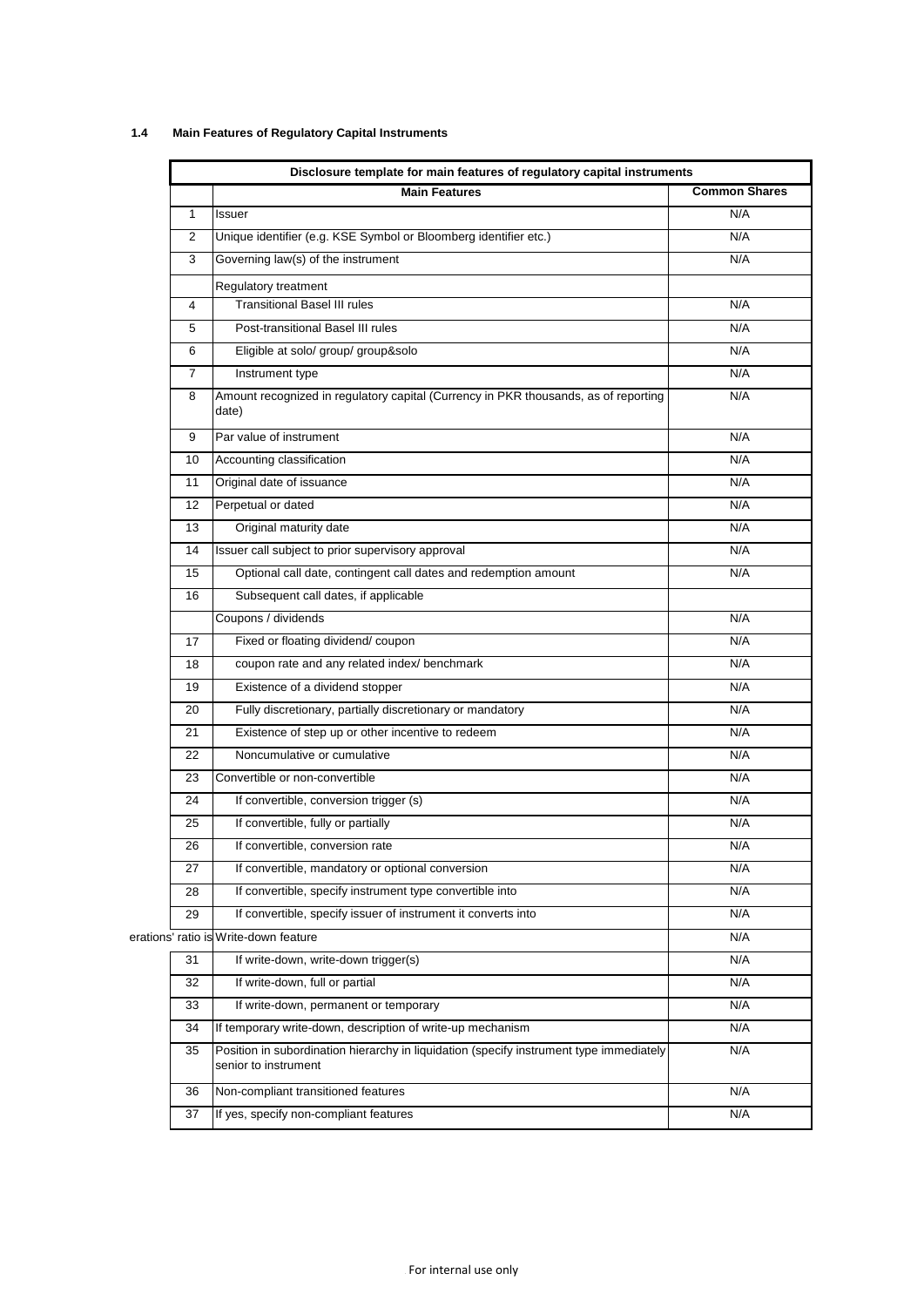# **1.5 Risk Weighted Assets**

The capital requirements for the banking group as per the major risk categories should be indicated in the manner given below:-

| <b>Capital Requirements</b> |      | <b>Risk Weighted Assets</b>                                   |      |  |
|-----------------------------|------|---------------------------------------------------------------|------|--|
| 2020                        | 2019 | 2020                                                          | 2019 |  |
|                             |      | --------------------------(Rupees in '000) ------------------ |      |  |

# *Credit Risk*

| Portfolios subject to standardized approach (Simple) |           |           |            |            |
|------------------------------------------------------|-----------|-----------|------------|------------|
| Cash & cash equivalents                              |           |           |            |            |
| Sovereign                                            | 2,734     | 1,827     | 27,339     | 18,273     |
| <b>Public Sector entities</b>                        |           |           |            |            |
| <b>Banks</b>                                         | 438,408   | 207,229   | 4,384,083  | 2,072,286  |
| Corporate                                            | 534,698   | 838,922   | 5,346,975  | 8,389,223  |
| Retail                                               | 1,802     | 2,274     | 18,023     | 22,736     |
| <b>Residential Mortgages</b>                         | 7,886     | 7,313     | 78,859     | 73,130     |
| Past Due loans                                       |           |           |            |            |
| <b>Operating Fixed Assets</b>                        | 24,111    | 34,536    | 241,111    | 345,355    |
| Other assets                                         | 28,581    | 40,382    | 285,812    | 403,822    |
|                                                      | 1,038,220 | 1,132,483 | 10,382,202 | 11,324,825 |

### *Market Risk*

Capital Requirement for portfolios subject

| to Standardized Approach |                          |           |                |            |
|--------------------------|--------------------------|-----------|----------------|------------|
| Interest rate risk       | $\overline{\phantom{a}}$ | ۰         | $\blacksquare$ |            |
| Foreign Exchange risk    | 29,817                   | 30,232    | 372,713        | 377,900    |
|                          | 29,817                   | 30,232    | 372.713        | 377,900    |
| <b>Operational Risk</b>  | 362,482                  | 3,218,035 | 4,531,025      | 40,225,435 |

Capital Requirement for operational risks

| <b>TOTAL</b>                   | 1,430,519 | 4,380,750 | 15,285,940 | 51,928,161 |  |
|--------------------------------|-----------|-----------|------------|------------|--|
|                                |           |           |            |            |  |
| <b>Capital Adequacy Ratios</b> |           | 2020      |            | 2019       |  |
|                                | Required  | Actual    |            | Actual     |  |
|                                |           |           |            |            |  |
| CET1 to total RWA              | 6.00%     | 53.78%    | 6.00%      | 46.22%     |  |
| Tier-1 capital to total RWA    | 7.50%     | 53.78%    | 7.50%      | 46.22%     |  |
| Total capital to total RWA     | 11.50%    | 53.88%    | 11.90%     | 46.31%     |  |